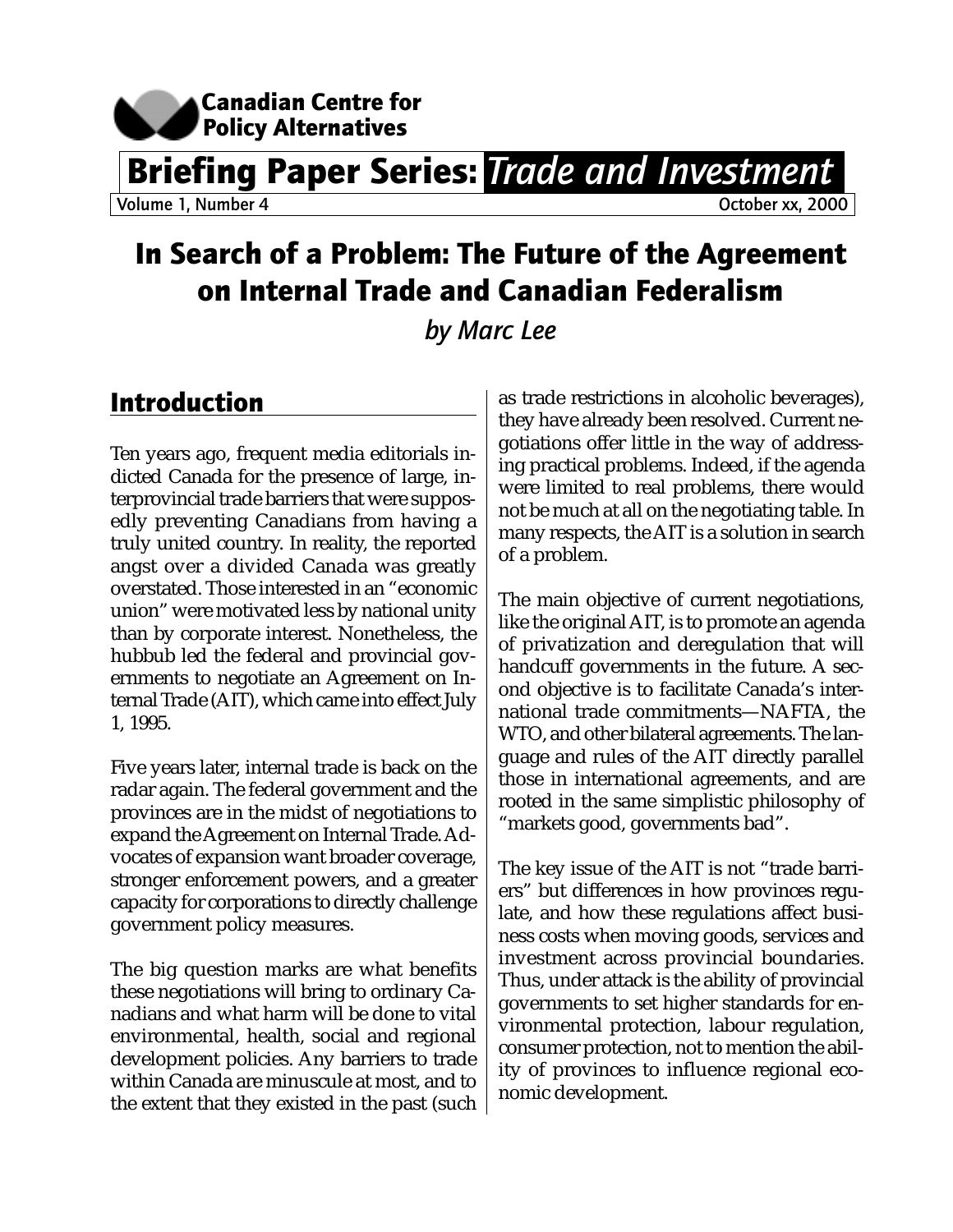## The Rhetoric and Reality of Internal Trade

#### Exaggerated Barriers

Claims that Canada has large internal trade barriers should be treated with a great deal of suspicion. Most serious studies conclude that there are few significant obstacles to trade and investment within Canada. There are no customs inspection stations at provincial boundaries, nor any kind of tax or tariff on interprovincial trade. Canadians use the same currency, and share common legal, financial and economic institutions. Canadians are free to move and work anywhere in the country they wish.

There are, of course, differences across provinces in government procurement policies, labour standards, consumer protection measures, environmental regulations, and taxes. But the degree of trade distortions as a result of these differences, and the benefits of removing them, have been heavily exaggerated by pushers of internal trade. To the extent that there are "barriers" they are quite small, and exist only in a limited number of areas.

Many studies have found Canadian provinces are more likely to trade with other provinces than with US states by a large margin. Using "gravity" models, where expected trade flows are a function of distance and market size, economists have found that Canadians trade relatively more with each other than they "should" (indeed, this is considered a puzzle in the economics literature). $^{\rm 1}$  Even as the Canada-US Free Trade Agreement and the NAFTA have increased north-south trade, Canadian provinces are still relatively more likely to trade with each other by 15 times than with American states. Given that Canada-US trade barriers are now quite small, this research suggests that interprovincial barriers must be minuscule.

In spite of evidence that suggests few impediments to interprovincial trade, calls from the business community continue to rail against "large interprovincial trade barriers". Frequently invoked is an old study by the Canadian Manufacturers' Association (now the Alliance of Manufacturers and Exporters of Canada), a leading supporter of the AIT process in the early 1990s. Couched in nationalist rhetoric, the CMA called for the "creation of a single economic market in Canada", with the implication that by eliminating trade barriers, growth would be enhanced by the new efficiencies gained.

The CMA estimated that gains of \$6.5 billion—about 1% of GDP at the time—would result from eliminating trade barriers. However, economists that have looked at these numbers more closely have found the CMA study seriously flawed. While focusing on the costs of existing policies, the CMA completely ignored the benefits of having regulations and standards in place for legitimate public policy objectives, and the benefits to the local economy of economic development policies. When these are taken into account, studies find that the efficiency costs of provincial policies that affect internal trade are closer to 0.05% of GDP.2

The bulk of supposed benefits in the CMA study—\$5 billion out of the total \$6.5 billion were in the area of government procurement. While it is acknowledged in economics that procurement policies are not particularly trade-distorting, the rationale was that liberalized procurement would lead to cost savings for governments. However, the \$5 billion number was quite arbitrary and ignored the benefits that result from provinces having discretion over procurement practices (procurement in the AIT is discussed in more detail in the next section).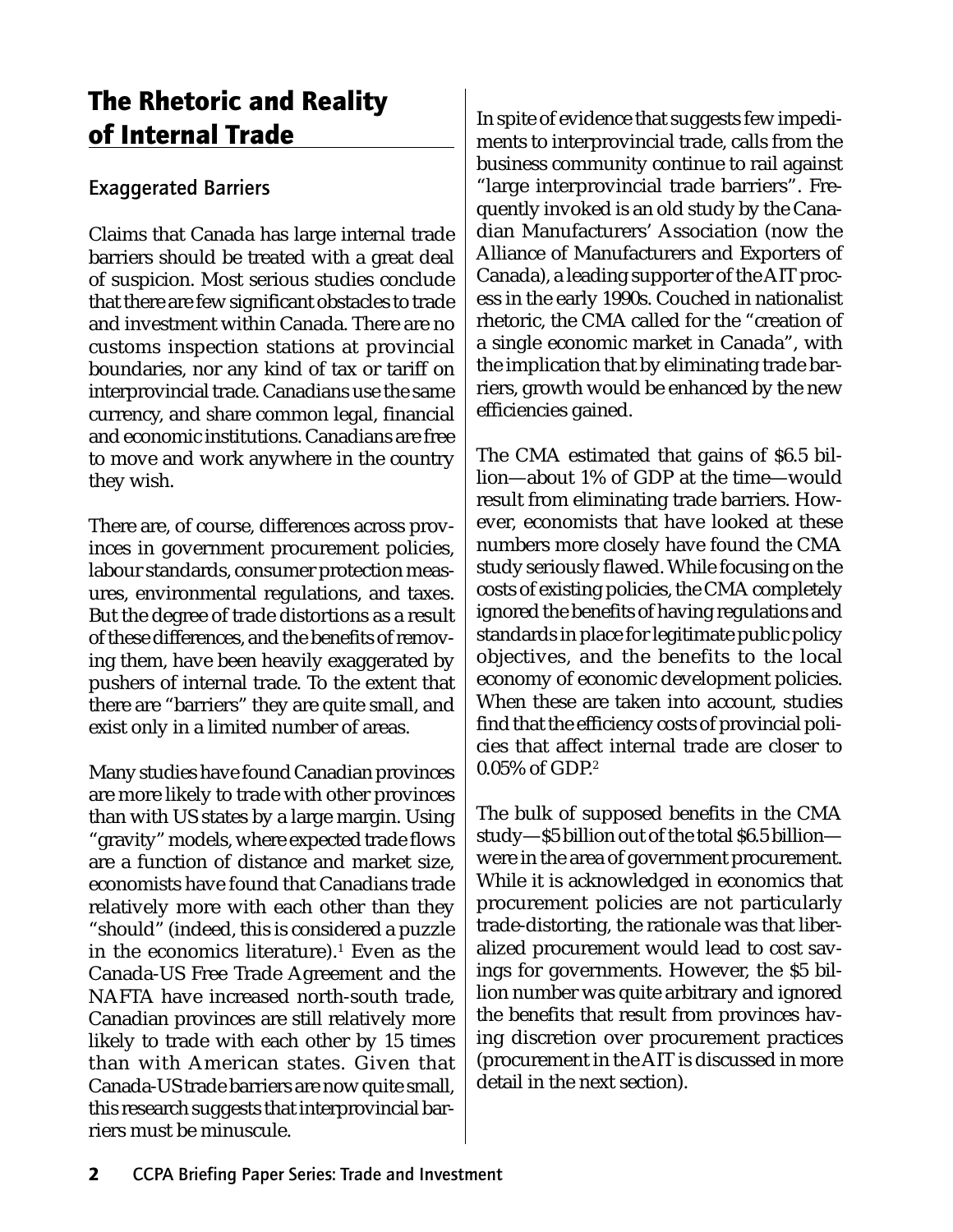Trade in alcoholic beverages was another major area cited by the CMA, with an estimated \$500 million in gains from removal of barriers. This was an area where there was a classic barrier to trade, as provinces required local production in exchange for access to local markets. This meant that, for example, people living in Ontario were unable to purchase Moosehead beer from the Maritimes. These barriers have already been removed, although the social benefits of this move are dubious at best.

A final objective of the CMA paper was to advocate the elimination of marketing boards in agriculture (a supposed \$1 billion in gains), a proposal that did not ultimately get into the AIT. It is important to note that the impact of marketing boards is distributional in nature: they enable farmers to earn higher and more stable incomes, while increasing prices for consumers. Marketing boards also serve to protect the domestic industry from international competition. When these factors are taken into account, the real efficiency cost is negligible.

Focusing the discussion on "trade barriers" diverts attention from the real issue: the presence of laws, regulations and policies at the provincial level that exist to promote economic development; protect consumers, workers and the environment; and, to set minimum standards that businesses must abide by. While there may be an additional cost to doing business as a result, these policies exist for a reason. Because provinces have different regional circumstances, economic and social conditions and resource endowments, diverse policy responses must be accommodated. In areas of provincial jurisdiction, provincial governments will make differing policy choices about how best to regulate to achieve important policy goals. This diversity is a legitimate feature of Canadian federalism and democracy.

In a study of interprovincial trade barriers, UBC economist Brian Copeland notes: "Because trade barriers between the provinces are low, efforts to liberalize those barriers that do exist are likely to have only a small effect on trade flows. Much of the debate is not really about interprovincial trade, but rather about how decentralized the policy regime should be in Canada and how much flexibility governments should have to intervene in markets." (p. 4)

It is interesting that those wrapping themselves in the flag by calling for the removal of internal trade barriers are the same ones that called for NAFTA and the WTO. The irony of their position is that, historically, high Canadian external tariffs were used as a deliberate policy to foster east-west (i.e. Canadian) trade. The legacy of such nation-building policies accounts for the bulk of current high levels of interprovincial trade. If AIT proponents were serious about increasing interprovincial trade, raising international trade barriers would be the best way of achieving that goal. The real agenda for business lobby groups supporting the AIT is not strengthening the Canadian economic union, but advancing their own corporate interests: commercialization, deregulation and privatization.

#### Implementing NAFTA

The impetus for the AIT came in the late 1980s and early 1990s, amidst a wave of international trade agreements signed by Canada. The Canada-US Free Trade Agreement came into effect in 1989, and with the inclusion of Mexico, was broadened and deepened into NAFTA in 1994. The previous framework for international trade, the General Agreement on Tariffs and Trade, was transformed into the much more comprehensive World Trade Organization in 1995. The Agreement on Internal Trade came into force on July 1, 1995, shortly after these sweeping international trade agreements.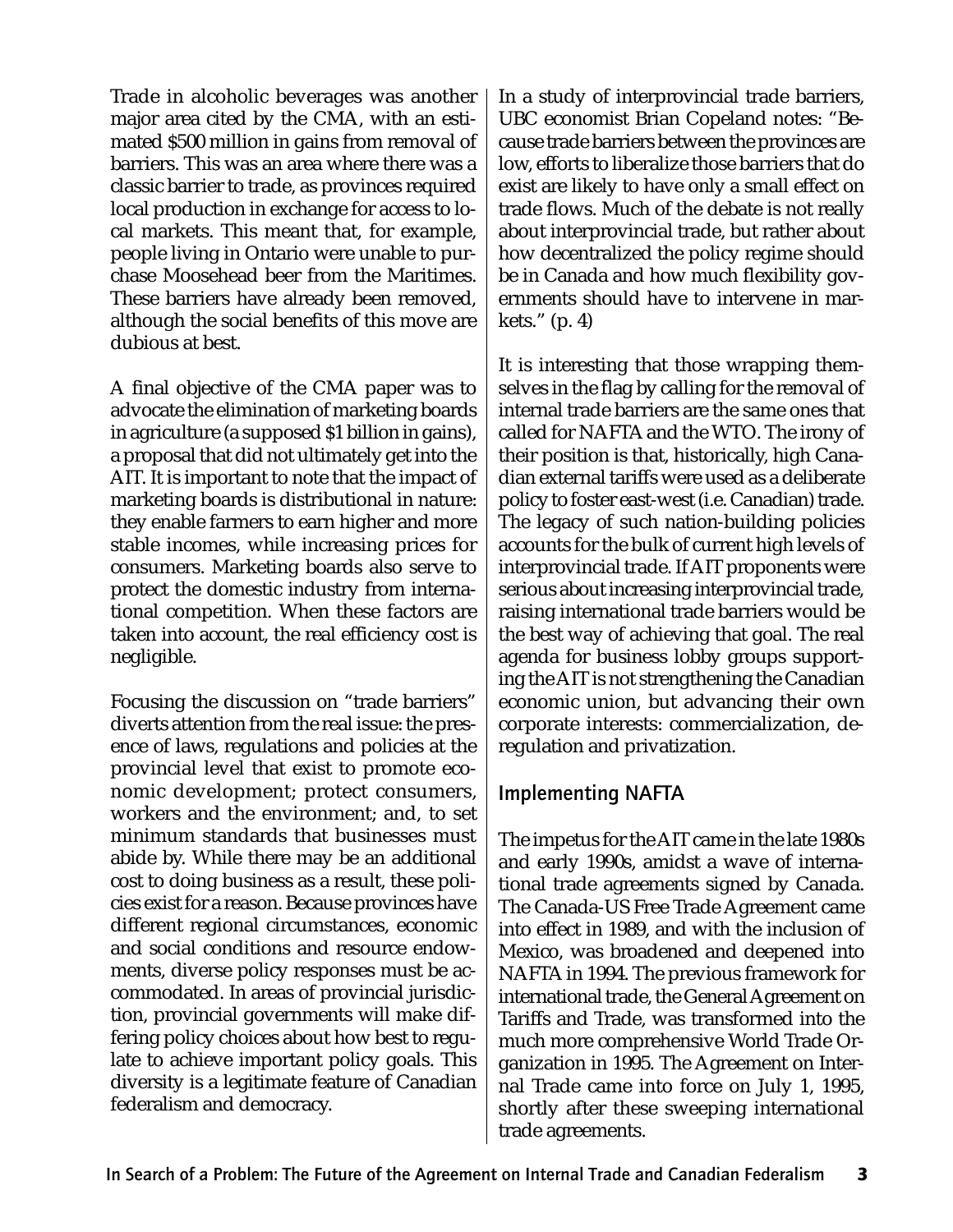Apart from the policy fashion of liberalization, the AIT served a very practical purpose to facilitate the implementation of Canada's international trade commitments. This was much more important than stated needs to "strengthen the Canadian union." NAFTA Article 105 specifies that : "The parties shall ensure that *all necessary measures* are taken in order to give effect to the provisions of this Agreement, including their observance, except as otherwise provided in this Agreement, by state and provincial governments. [italics by author]" The WTO has a similar clause, although with somewhat weaker language, in GATT Article XXIV:12, which states that WTO Members "...shall take such reasonable measures as may be available to it to ensure such observance by regional and local governments and authorities within its territory."

The major stumbling block for implementation of international trade agreements is the federal nature of Canadian government. The Constitution sets out a division of legislative powers between federal and provincial governments. Historically, there has been a tension in Canadian federalism between the idea of a strong central government and a cooperative federalism. This tension plays out most significantly where there are blurry lines in the interpretation of federal and provincial powers.

Section 91 of the Constitution gives jurisdiction to the federal government over the "regulation of trade and commerce" with the general provision to "make laws for the peace, order and good government of Canada." In addition, section 121 states that: "All articles of the growth, produce, or manufacture of any one of the provinces shall, from and after the Union, be admitted free into each of the other provinces." These parts of the Constitution support the idea of a common market within Canada.

Provincial governments, however, have autonomy to act to protect regional diversity and to govern in different ways appropriate to provincial circumstances. Provinces have responsibility over property and civil rights, most areas of labour, education, health care, consumer protection, licensing and investment.<sup>3</sup>

A landmark case related to international agreements and Canadian federalism was the 1936 *Labour Conventions* case. The federal government at the time wanted to sign onto international labour conventions, but was opposed by the provinces who saw this as an imposition into areas of provincial jurisdiction. The case went to the Privy Council (i.e. the "Supreme Court" at the time), which ruled that the federal government can negotiate international agreements, but cannot implement them in areas of provincial jurisdiction.

The ambiguity around jurisdiction remains to this day, and underlies the desire for an AIT as a political arrangement that parallels international trade agreements. The intention of the AIT was, according to trade policy specialist Scott Sinclair, "to clear obstacles to NAFTA implementation and, specifically, ease the federal government's task of implementing NAFTA in areas of provincial jurisdiction."4

One danger inherent in this is that rights granted through the AIT set the standard for national treatment under Canada's international agreements. Under the NAFTA and the WTO, foreign traders, service providers and investors are legally entitled to the best treatment Canadian governments give to domestic goods, services and investment. In other words, foreign companies gain additional rights in the NAFTA and under the WTO agreements through the AIT "back door". And while the AIT is not (yet) a legally enforceable agreement, the NAFTA and WTO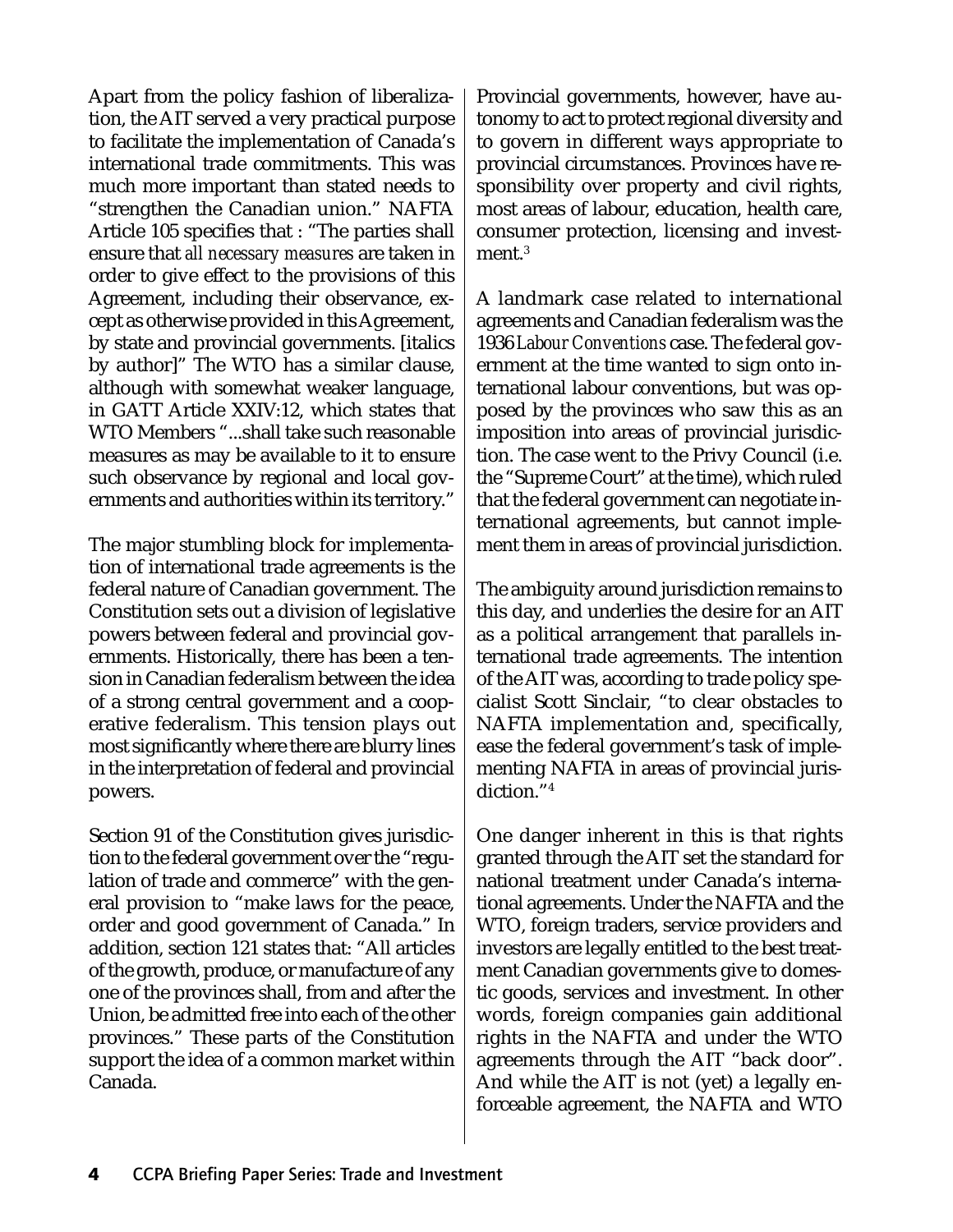agreements are. The full extent of these rights will hinge on decisions made by AIT trade dispute panels in the future.

In at least several areas, this is likely to be significant:

- If, as some provinces are demanding, the AIT covers Canadian health care, education, and social services this could lead to the erosion of vital exemptions in the NAFTA and the WTO agreements, and to international commitments kicking in with regard to national treatment in these areas.
- Only federal government procurement is covered by Canada's international trade agreements. However, the AIT effectively clears the way for an expansion of the NAFTA to provincial government procurement. Already, foreign corporations with a local presence in Canada have the same access to provincial procurement opportunities as Canadian companies.
- Regressive rulings by AIT dispute panels, such as the attack on the precautionary principle by the AIT panel in the MMT case (see below), will be invoked by foreign companies under the NAFTA and other international agreements.

The AIT acknowledges this risk, and in Article 1809 states that: "Nothing in this Agreement is intended to provide . . . to any national, enterprise, state or other person any right, claim or remedy under any international agreement." Article 1809 further provides that if a trading partner "succeeds in establishing a right under an international agreement based on a provision of [the AIT], that provision is to that extent of no force or effect."

This intended safeguard would almost certainly be ineffective in reversing the damage done by an international panel decision. Changes to the AIT would have to be made retroactively in the aftermath of an international panel ruling. Furthermore, international trade law does not allow a country to invoke provisions of its internal law as justification for failing to abide by its international treaty obligations. Indeed, the legalistic language of the AIT exacerbates the potential for legal challenges under the NAFTA and the WTO precisely because it so closely mirrors the language of those international agreements.

# Inside the AIT

The AIT is administered by the Internal Trade Secretariat, based in Winnipeg. The AIT's supreme body is the Ministerial-level Committee on Internal Trade, co-chaired by the federal Minister of Industry and a rotating provincial co-chair, currently from Alberta.

This section provides an overview of the AIT's key principles and obligations, and the dispute settlement mechanism.5 The analysis then turns to the status and key issues of current AIT negotiations.

#### The Existing Agreement

The AIT sets out a number of general rules that affect trade. In brief, the AIT states that:

- Provinces must extend the best treatment of its own goods, services, investments and persons to other provinces. Called "Reciprocal Non-discrimination", this provision is the AIT equivalent of "national treatment" in international agreements.
- Provinces cannot restrict the movement of goods, services, investments or persons. While in practice provinces have not used import and export quotas, this "Right of Entry and Exit" article could, in principle, prevent governments from requiring lo-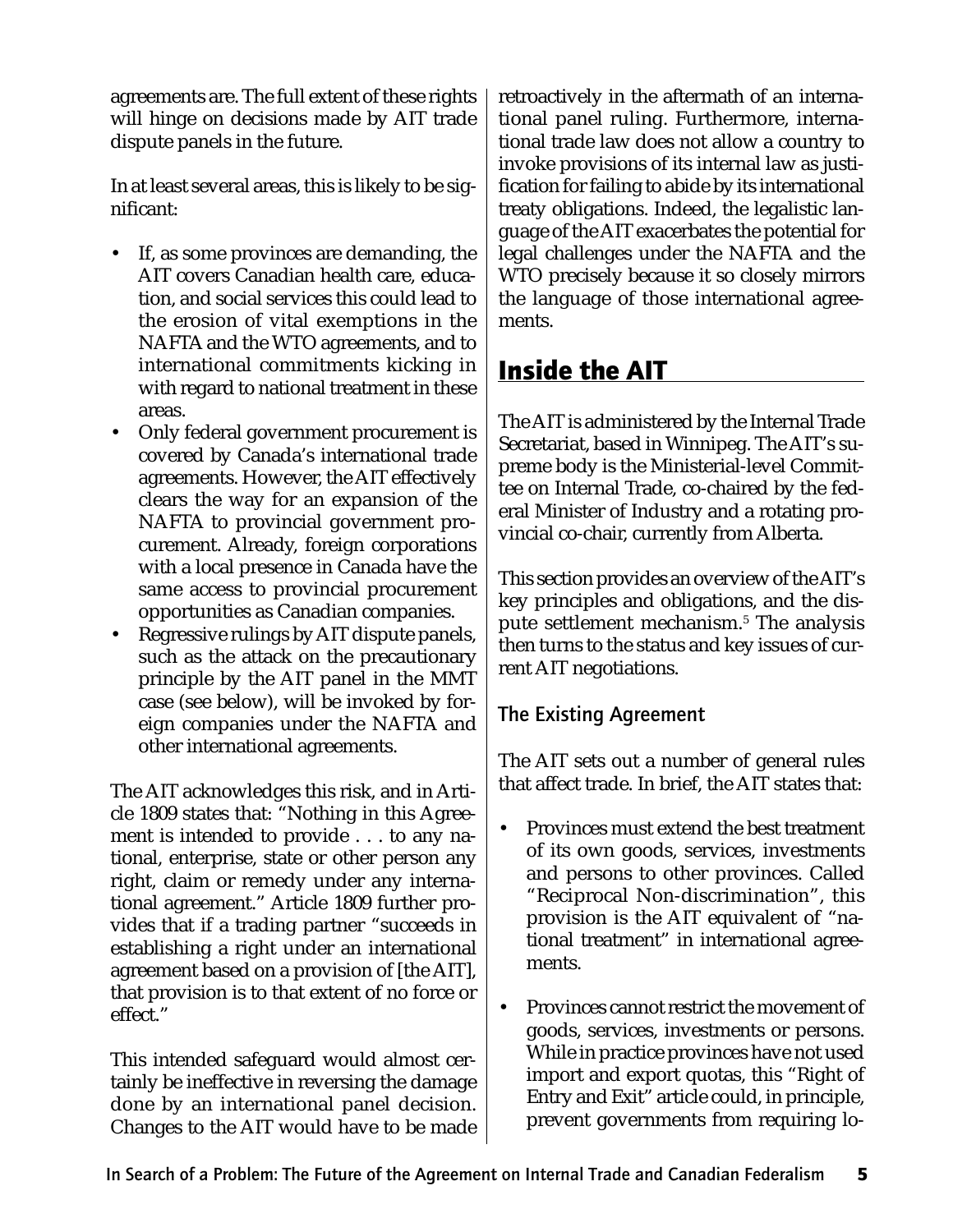cal processing of natural resources, giving preferences to locally-based health and social service providers, or from restricting transport of hazardous waste.

• Provinces must ensure that any measure adopted or maintained does not operate as a barrier to internal trade. The key word here is "measure", which can be broadly interpreted to mean any policy or action by government, whether direct or indirect, rather than applying only to specific laws or regulations.

These are powerful principles that if fully implemented would threaten a diverse range of provincial and federal policies and programs. In reality, the sectoral chapters of the AIT do not fully apply them, and in each area, provinces have negotiated exemptions for particular sectors or programs (for example, currently, the AIT does not apply to natural resource licensing or water). In addition, Article 404 enables provinces to pursue "legitimate objectives", if their measures pass a fourpart test. However, the test is rather difficult to clear, due to the leeway given to panelists to strike down a measure, and the fact that the burden of proof is on the province being challenged to demonstrate that its measure passes the four-part test (rather than on the challenger to prove that it does not).

Provincial and federal governments are also called upon to reconcile their standards through "mutual recognition" (accepting the standards of other provinces even if they are not up to your own) and "harmonization" (minimizing the differences in standards). Both elements create a framework biased toward the downward movement of standards relating to the environment, consumer protection and labour, and impair the ability of provinces to set higher standards in the future.

As noted above, a key element of the AIT is government procurement. The rationale is that the benefits of purchasing from the lowest cost supplier lead to cost savings for governments. However, this analysis typically disregards both the benefits of having greater government discretion over procurement and the administrative costs imposed by an inflexible, rules-based system with formal dispute settlement. Notably, most private sector companies do not operate this way in their own purchasing policies, often preferring longterm relationships with a small number of suppliers.

Proponents of the AIT procurement rules usually ignore the additional costs they impose on the public sector. This process can lead to more cumbersome administration, as governments must review large volumes of bids and justify their choices based on narrow cost criteria. This conflicts with other factors, such as quality considerations, that necessitate discretion on the part of governments to ensure that the best bid is chosen. Additional costs may arise from appeals and litigation over awarded contracts. Ultimately, whether the AIT's Procurement chapter does indeed lower costs for governments is debatable. Its "onesize fits all" rules may even discourage innovative and cost-effective procurement practices.

More significantly, the AIT reduces provincial capabilities to use procurement for economic development purposes. Even if procurement costs are higher when purchasing from local firms, the economic spin-offs from the use of procurement as a public policy tool to benefit the local economy, or to ensure high quality, good wages and environmental protection, are significant, and must also be taken into account.

Other chapters of the AIT specifically address consumer protection, environmental and la-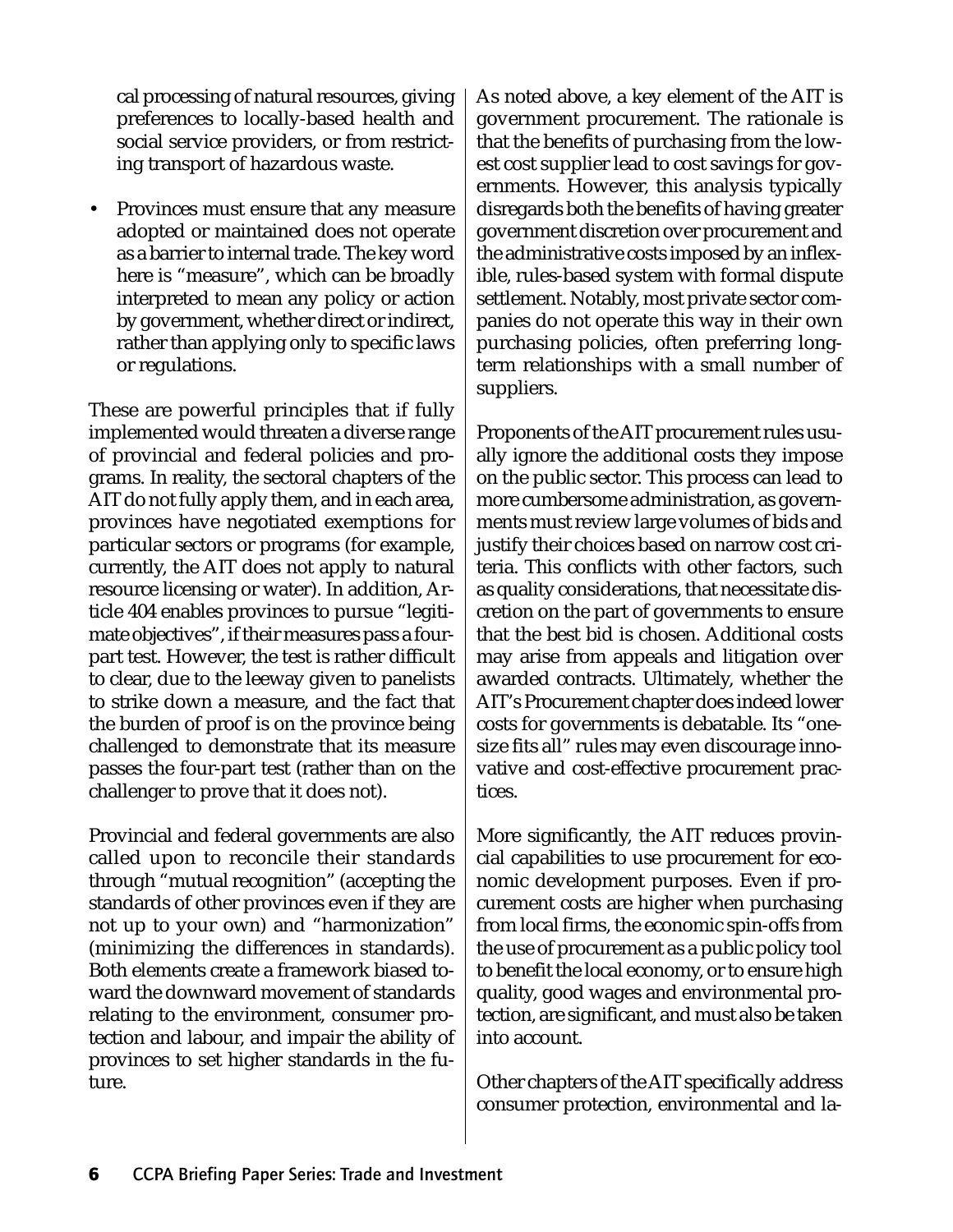bour standards. These chapters establish measures in these areas as "barriers" because they increase the cost of doing business and inhibit companies from taking advantage of economies of scale. This is balanced against recognition that governments have legitimate reasons to enact such standards. Thus, protections in these areas are not clear cut and the AIT sets up a process whereby dispute panels, who tend to view the cases with a narrow trade-opening lens, will be the arbiters of whether standards in the public interest are determined to be "barriers". Like international agreements, public policy considerations are typically treated as secondary to the imperative of liberalization.

#### Dispute Settlement and Cases

The AIT sets out a four-step process for dispute settlement that allows complaints against governments for perceived violations of the Agreement. It is important to note that the AIT is a political agreement, not a legal one. Provinces have agreed to work together, but dispute panel decisions are not binding.

The dispute resolution process has two components: a state-to-state process; and investor-state process. Like the NAFTA, the AIT enables businesses to challenge government policy measures, which tends to increase the number and expense of disputes. However, unlike the NAFTA there is a screening process in place that enables provincial governments to refuse to bring a case forward. The AIT also enables individual workers and consumers to challenge government policy measures.

As of April 2000, 84 complaints had been made under the AIT. Of 78 that have been resolved (6 are still pending), 62 were disputes about procurement, and most of these referred specifically to the procurement practices of the federal government. The federal government is the only government that has voluntarily subjected AIT-related procurement disputes to binding dispute settlement under the Canadian International Trade Tribunal, a quasi-judicial body that also adjudicates NAFTA and WTO-related procurement complaints. The fact that the vast majority of AIT disputes relate to federal procurement indicates that, if the AIT were made legally binding, the frequency of disputes could rise dramatically. A second, smaller group of 14 complaints have been filed regarding labour mobility. Of the 78 complaints, 31 have been upheld through the various stages of the dispute resolution process.

To date, only two disputes have gone to an AIT panel for resolution. The first, however, set an especially damaging precedent. The case was against a federal government ban on the import and interprovincial trade in MMT, a gasoline additive strongly believed to be a neurotoxin. In the MMT case, the AIT panel ruling against the federal government blatantly disregarded the "precautionary principle" as a legitimate ground for setting environmental policy.<sup>6</sup>

This case then set the stage for a NAFTA investor-state dispute with the Ethyl Corporation, in which the federal government settled with Ethyl for \$20 million, rescinded the MMT ban, and made a public apology absolving Ethyl and MMT of any health risk. There is a serious risk that this unfortunate ruling could be invoked by other foreign investors under international agreements whenever, in the future, Canada tries to invoke the precautionary principle. While the damage has already been done in the MMT case, to avoid future challenges to Canadian environmental protection measures, governments should now amend the AIT to greatly strengthen recognition of the precautionary principle.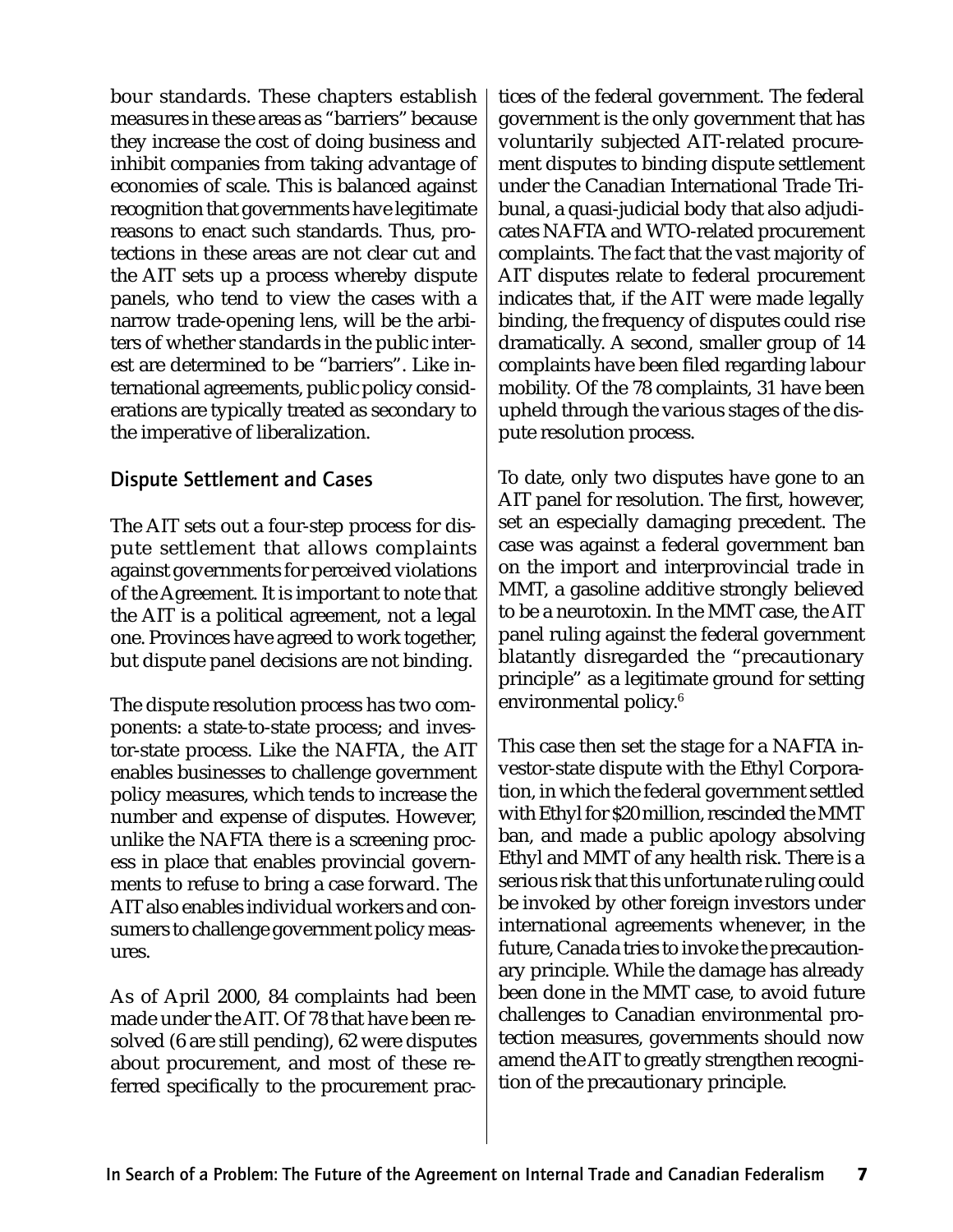## Current Negotiations

The AIT, as a process, is under constant review. Since the original 1995 Agreement, three amendments have been made, and all chapters have an ongoing review component. The current negotiations, however, hinge on proposed structural reforms and a few key sectoral initiatives to broaden and deepen the Agreement.

At the broadest level, some governments favour a change in the nature of the AIT and how it will be amended in the future. The AIT is considered to be a political agreement there is nothing to stop a government from defying the rules if it feels compelled to do so. The federal government and some provincial governments (notably Alberta) are pushing to transform the AIT into a legally binding agreement that would include enforceable dispute resolution.

In addition, the federal government and the government of Alberta want to eliminate the current screening process for investor-state disputes—a move that would bolster the hand of corporations that want to challenge provincial regulations. This would make the investor-state process much more like that in the NAFTA. Expanding the AIT dispute settlement process would move further down the road of creating a parallel, closed and unaccountable process for business to attack government regulation—a development that would undermine legislatures, the courts and citizens' rights.

Other potential changes concern how governments amend the AIT itself. The current AIT process is based on consensus decision-making. Some governments want to change this to a majority-rule process, which would ease expansion of the AIT by enabling a majority of provinces to override the concerns and interests of the minority. Some parties also want the Agreement to be an "all-or-nothing" proposition. This would mean that provinces could not opt out of certain parts of the AIT, as BC and the Yukon have done, for example, with procurement in the MASH (municipalities, academic institutions, school boards and hospitals) sector.

In effect, some governments are looking to add more legal restraints to the existing AIT handcuffs on the activities of provincial governments. These proposed changes, if passed, are of Constitutional magnitude and would have a lasting impact on the future development of both Canada and individual provinces.

Negotiations are also on in specific areas. An agreement on an Energy chapter has been reached, but has not been released for public comment. The secrecy surrounding the draft text is all too typical of the AIT process, and is highly problematic in terms of assessing potential costs and benefits. It is unclear what "trade barriers" the agreement is intended to address, or why an agreement on energy is even necessary at all since, to the extent that energy is traded, trade patterns are northsouth, not east-west.

It is quite likely, however, that the Energy chapter will lock-in existing levels of deregulation, while pushing for more in the future. This could have a serious impact on the ability of provincial energy utilities to meet consumer energy needs at affordable prices (energy deregulation in areas like California, for example, has been an absolute disaster). According to media reports, the energy chapter would prohibit governments from taking measures to ensure local and regional benefits from future energy development projects, and may even jeopardize existing federal-provincial agreements to promote regional benefits from offshore oil development projects for Nova Scotia and Newfoundland.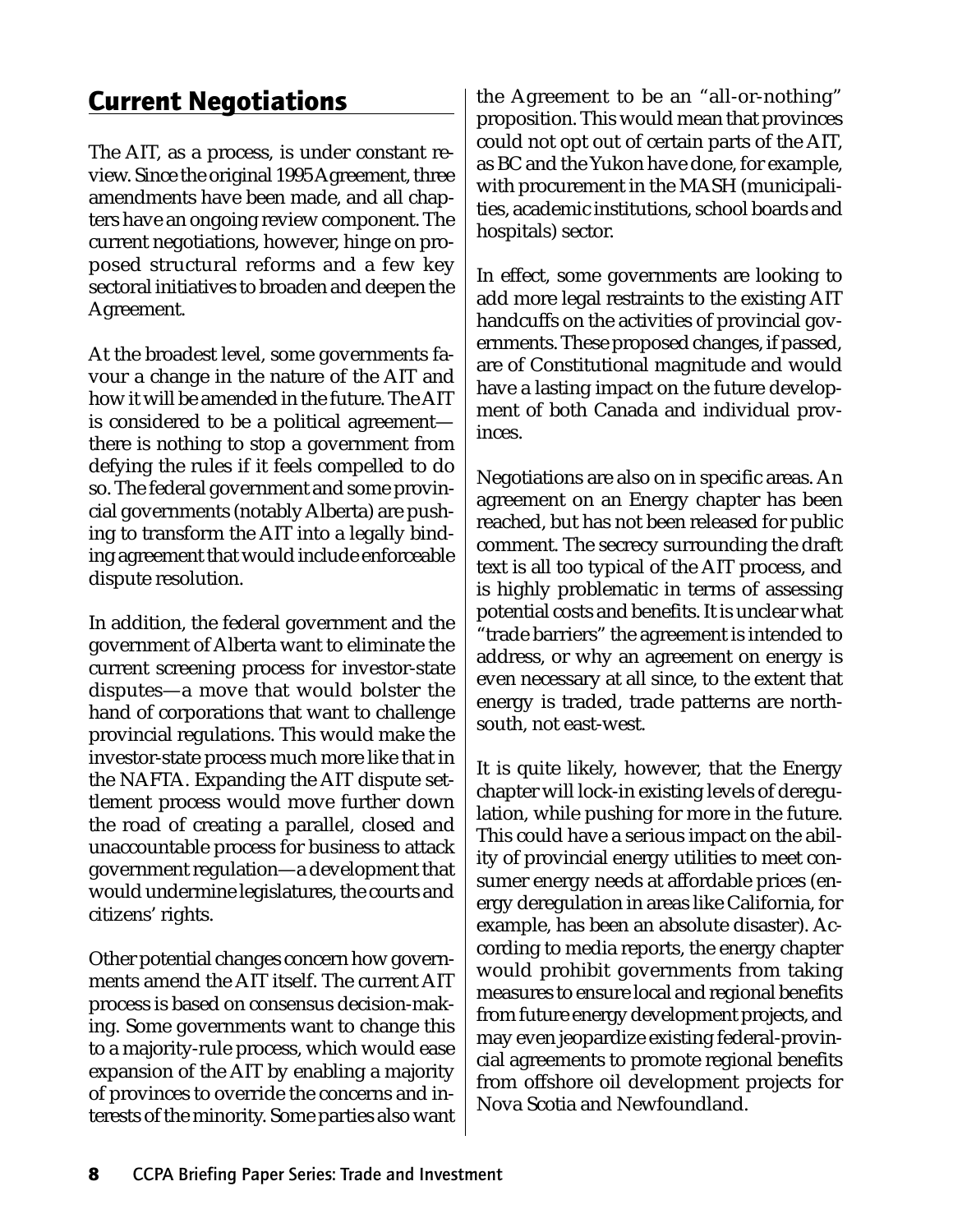Like the original AIT, procurement is a core issue in the current negotiations. There are a number of areas that are currently excluded from the procurement chapter:

- British Columbia, Saskatchewan, Quebec and the federal government have exempted some of their Crown corporations;
- BC and the Yukon have exempted their MASH (municipalities, academic institutions, school boards and hospitals) sectors;
- Health and social services are currently excluded from the procurement chapter; and,
- The procurement chapter also excludes contracts with non-profit providers, an important exemption in cases where social services are delivered through contracts awarded to non-profits.

Changes to the Procurement chapter that affect these exclusions will have an impact on public services and social programs in Canada. In particular, including health and social services could weaken exemptions in the NAFTA and the WTO General Agreement on Trade in Services. Foreign suppliers with a local presence would have to be treated as favourably as Canadian suppliers, a shift that would provide "back-door" access to the Canadian health care and social services system by US and other for-profit corporations.

## Moving Forward

The AIT is an elaborate, legalistic framework to deal with what are, for the most part, minor disputes over government procurement, and to a lesser extent, labour mobility. While there is a need for practical solutions in certain areas, it is difficult to reconcile this with the broad scope of the existing Agreement. It is tempting to dismiss the AIT as an unwieldy, and largely ineffective, solution in search of a problem.

Such a dismissal, however, neglects a more sinister and threatening aspect of the AIT. The current AIT process is a thinly disguised attempt to transform the Canadian union by implementing NAFTA-style rules through the back door.

There is an underlying incompatibility between the narrow, largely commercial, aims of the AIT and the broader requirements for a stronger, healthier Canadian union. As previously noted, it is unacceptable to label differences in approach to environmental protection, regional economic development, resource management, or other legitimate policy issues as "internal trade barriers". Many so-called interprovincial trade barriers result from legitimate public policy choices. It is neither possible nor desirable within a federal system to do away with differences in policy approaches that allow democratically elected governments to respond to local needs and the aspirations of their citizens.

A strong Canadian union requires policy choices that support sustainable economic development, including strengthened environmental protection, labour standards, and consumer protection. It also requires intergovernmental processes that are open and accountable. The current AIT negotiating process is illegitimate because it works in the opposite direction. There is simply no excuse for the secrecy that now shrouds AIT negotiations and for negotiating texts (such as the draft Energy chapter) not being made immediately available to the public.

There are certainly some practical problems and issues with regard to how people, goods and services are treated across provinces. For example, there should be greater efforts among the provinces to coordinate licensing across professional bodies so that labour mobility is not unduly impaired. But there is clear need to focus on specific problems and not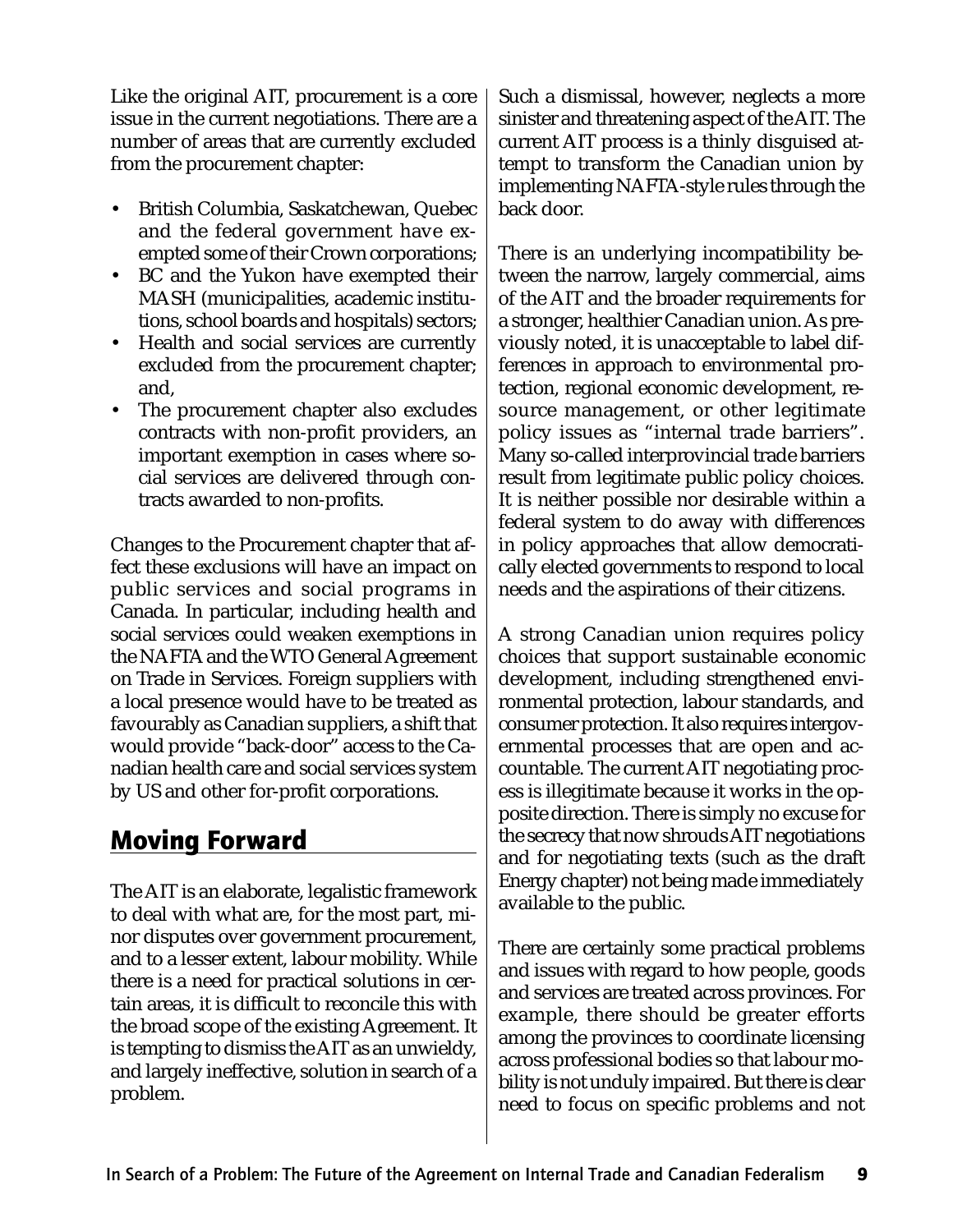on general rules that create legalistic straightjackets.

A pragmatic approach might even address some issues that reflect the interaction between economic and social policy that have thus far not made their way onto the AIT negotiating table. As economist Brian Copeland notes: "The AIT does not, however, try to prevent social dumping (such as the use of weak labour standards to attract business). Nor is there a provision dealing with attempts by one province to reduce its social assistance responsibilities with direct or indirect inducements to move to provinces with different regimes." (p. 36)

The danger in current negotiations is that legitimate standards in the public interest will be undermined by challenges from corporations or other governments with lower standards. In addition, expanding the AIT would exacerbate the risk of a NAFTA or WTO challenge to vital Canadian public policies. Much will depend on which AIT cases are brought before dispute panels and how they are arbitrated, rather than, as should be the case, on decisions made by elected governments.

The existing framework already sets up challenges to standards and regulations in the name of opening up trade. Attempts to make the AIT a legal document with enforcement teeth, as well as a stronger capacity for investor suits, would further box-in policy makers, but would provide little in the way of benefits to citizens.

At this time, efforts to deepen and broaden the AIT should be opposed. The existing AIT is a deeply flawed agreement, and there is no political will among the federal industry minister and the provinces driving the current negotiations to enhance governments' ability to take environmental protection measures, to preserve the public, non-profit character of Canadian health, education and social services, or to promote economic development for disadvantaged groups or regions.

Quite the contrary. The AIT's flaws would become positively dangerous if, as envisaged, its provisions were ever made legally enforceable. Far from expanding the existing agreement, the AIT should be amended to entrench the precautionary principle, insulate environmental protection measures from challenge, and to adopt a clear-cut general exclusion for Canada's public and not-for-profit health care, education and social services sectors. The AIT's investor-state dispute settlement provisions should be eliminated. AIT negotiating texts and processes must be made public. Finally, proposed solutions to alleged commercial barriers must have sufficient flexibility, so that they do not compromise governmental responsibilities to protect the public interest in the areas of labour, environment, consumer protection and public services. Anything less is to settle for the trade equivalent of magic beans.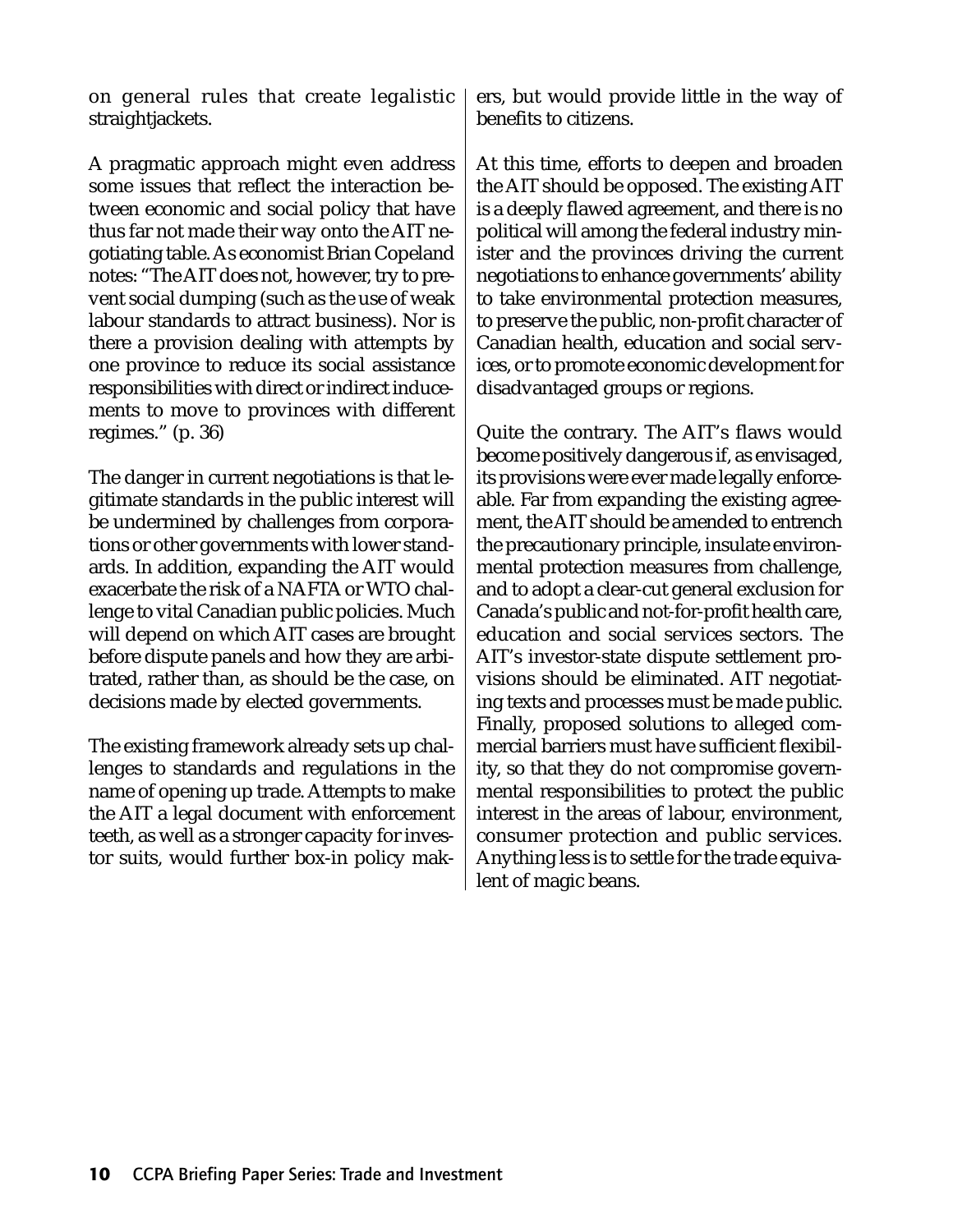### **Endnotes**

- <sup>1</sup> The original work in this area was done by John McCallum of the Royal Bank and John Helliwell of UBC (1995).
- <sup>2</sup> Cost-benefit assessments of internal trade barriers here and below are drawn from a literature review by Copeland (1998).
- <sup>3</sup> See Appleton (1994) for detail on federal and provincial powers in the context of the NAFTA.
- <sup>4</sup> Sinclair (1994), p. 1
- <sup>5</sup> For a more detailed analysis of an early draft text of the Agreement and its implications, see *Shifting Powers, Depressing Standards*, by Scott Sinclair, released by the CCPA, 1994
- The precautionary principle is a "better safe" than sorry" approach to environmental and health protection that recognizes the right and responsibility of governments to take measures to protect the environment or human health even in the absence of scientific certainty about risks.

### References

Appleton, Barry. *Navigating NAFTA: A Concise User's Guide to the North American Free Trade Agreement.* Toronto: Carswell Publishing, 1994

Canadian Manufacturers Association. *"Canada 1993": A Plan for the Creation of a Single Economic Market in Canada.* 1991

Copeland, Brian. *Interprovincial Barriers to Trade: An Updated Review of the Evidence.* Prepared for the BC Ministry of Employment and Investment, 1998

Internal Trade Secretariat. *A Consolidation of the Agreement on Internal Trade*, July 1999, and other background materials.

McCallum, John and John Helliwell. *The Extraordinary Trade-Generating Powers of the Canadian Economic Union.* 1995

Sinclair, Scott. *Shifting Powers, Depressing Standards: An Analysis of the Internal Trade Agreement*. CCPA, 1994

Watson, William. "The trade data prove it again: Canadians really do like each other" in *Financial Post*, March 24, 1999.

## Acknowledgments

Thanks to Scott Sinclair and Seth Klein for their comments on a draft of this policy brief. Any errors are the direct responsibility of the author.